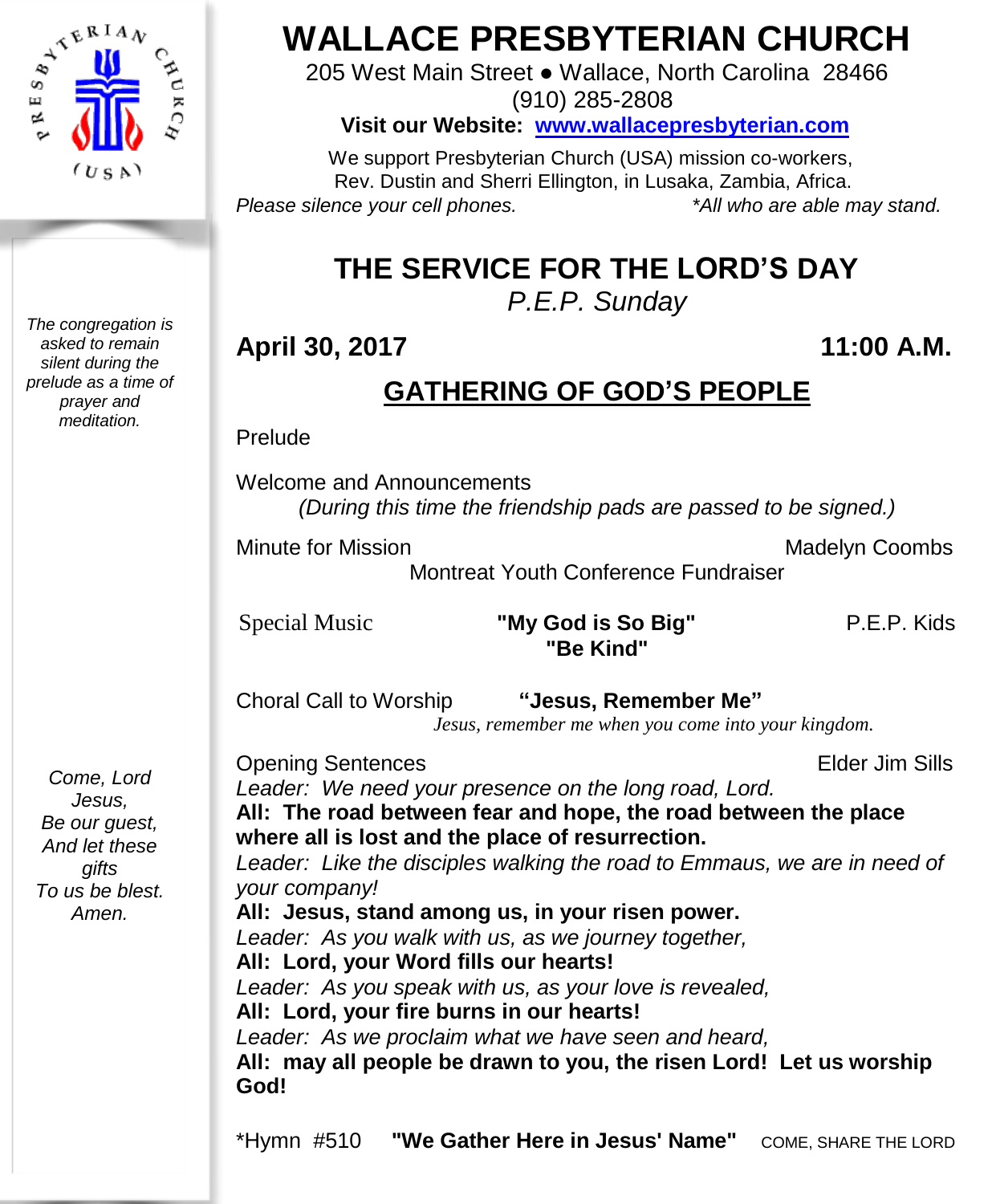*"While the written words of Scripture teach us about God's redemptive work in Jesus Christ, the sacraments express God's grace in tangible ways." The Presbyterian Mission Agency*

Unison Prayer of Confession:

*Merciful God, we confess that so often our discipleship has been weak. When we have failed to serve as Jesus served, Lord, forgive us. When we have failed to love one another as Jesus loves us, Lord, forgive us. When we have been happy to proclaim our devotion to Jesus with our lips and then denied him by our actions, Lord, forgive us. Merciful God, empower us by your Holy Spirit to be steady and true to you in every time of trial; through Jesus Christ our Lord. Amen.*

*(A time for silent prayers . . .)*

Responsive Assurance of Pardon *LEADER: Whether we believe it or not, Jesus Christ never leaves us nor forsakes us. Let us open our hearts to receive the grace which Christ brings to us in faithfulness.*

# **All: We are forgiven! Thanks be to God!**

\*Gloria Patri *Glory Be to the Father*

*Glory be to the Father, and to the Son, and to the Holy Ghost; as it was in the beginning, is now, and ever shall be, world without end. Amen, amen.*

### **PROCLAIMING GOD'S WORD Presbyterian Enrichment Program (P.E.P.) Offering**

Children's Sermon

*"The Church exists where the Word of God is purely preached and the sacraments rightly administered."*

*John Calvin*

Anthem **"Joy on the Mountain"** Pepper Choplin

*Let there be joy on the mountain, singing in the valley. Join the holy hosts of angels shouting, "Christ the Lord is a-live." Mary came early to the tomb to pray, only to find that the stone was rolled away. Running to see Peter with the news, she fled. "They've taken Jesus from the tomb," she said. "The tomb is empty, surely he's not dead." "Mary, why are you weeping? Do not be afraid. No sorrow now, no sadness, He's risen from the grave!" Sing Alleluia! this joyful Easter-tide; the Son of God is risen on high. The Son of God is risen, glory to God, peace on the earth. Christ the Lord is a alive! Lift up your voice and sing for joy. Now Christ is risen, Let there be glory to God, let there be joy!*

#### Prayer for Illumination

*Open our eyes, Lord. Without the gift of revelation, our eyes are kept from recognizing you. As we hear your Word today, may our hearts burn within us as you open the scriptures to us. Help us to see you as our risen Lord in all your beauty and in all your loving power. Amen.*

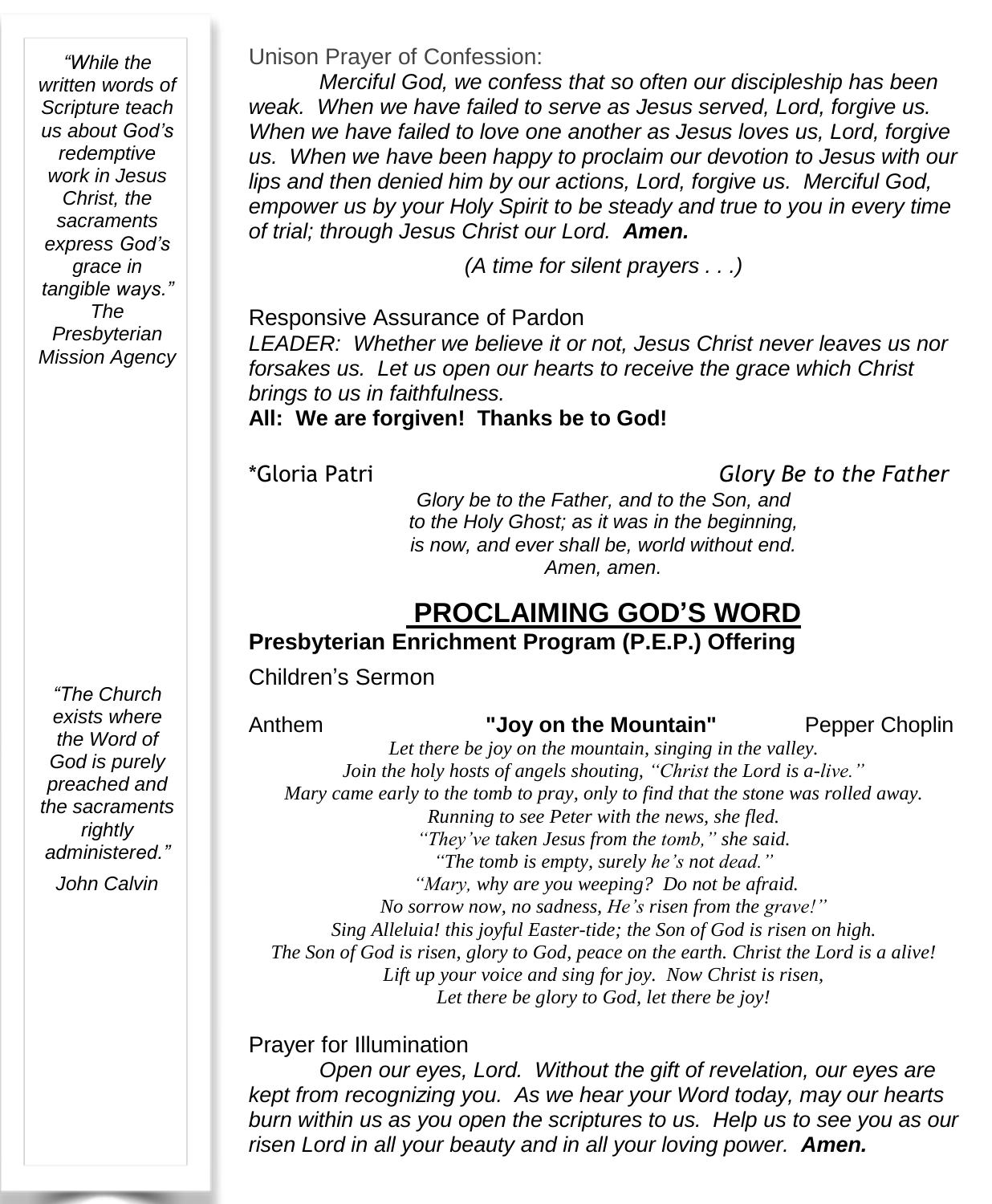*"The teacher was walking with them along the way and he himself was the way."*

*Augustine, 4th century A.D.*

*"Through Scripture, proclamation, and Sacraments, God in Christ is present by the Holy Spirit acting to transform, empower, and sustain human lives."*

> *PCUSA, "Directory for Worship"*

"*Risen Christ, as you walked with your disciples on the road to Emmaus, walk with us, and be our companion and teacher. And as your disciples recognized you in the sharing of a meal and the breaking of the bread, may we too be surprised by joy to discover your presence with us in our daily lives, and when we break bread together in your name. Amen.*"

*A prayer from St. Paul*'*s Cathedral, London*

Epistle Lesson Elder Jim Sills

 *1 Corinthians 15:1-11* +Page 935

| *Hymn #500    | "Be Known to Us in Breaking Bread" | ST. FLAVIAN           |
|---------------|------------------------------------|-----------------------|
| Gospel Lesson | Luke 24:13-35                      | +Pages 860, 861       |
| Sermon        | "Come, Lord Jesus, Be Our Guest"   | Dr. Philip K. Gladden |

A Time for Silent Reflection Pastoral Prayer with the Lord's Prayer

# **GIVING THANKS TO GOD**

Presentation of Tithes and Offerings

**Offertory** 

\*Doxology and Prayer of Dedication *Praise God from whom all blessings flow; Praise Him all creatures here below; Praise Him above ye heavenly host; Praise Father, Son, and Holy Ghost. Amen.*

\*The Affirmation of Faith: The Apostles' Creed I believe in God the Father Almighty, Maker of heaven and earth, And in Jesus Christ his only Son our Lord; who was conceived by the Holy Ghost, born of the Virgin Mary, suffered under Pontius Pilate, was crucified, dead, and buried; he descended into hell; the third day he rose again from the dead; he ascended into heaven, and sitteth on the right hand of God the Father Almighty; from thence he shall come to judge the quick and the dead. I believe in the Holy Ghost, the holy catholic Church, the communion of saints, the forgiveness of sins, the resurrection of the body, and the life everlasting. **Amen.**

| *Hymn #702          | "Christ Be Beside Me"       | <b>BUNESSAN</b> |
|---------------------|-----------------------------|-----------------|
| *Benediction        |                             |                 |
| *Choral Benediction | "Amen"<br>Amen, Amen, Amen, | <b>DANISH</b>   |
| *Postlude           |                             |                 |

\**All who are able may stand.* +*The page number in the pew Bible.*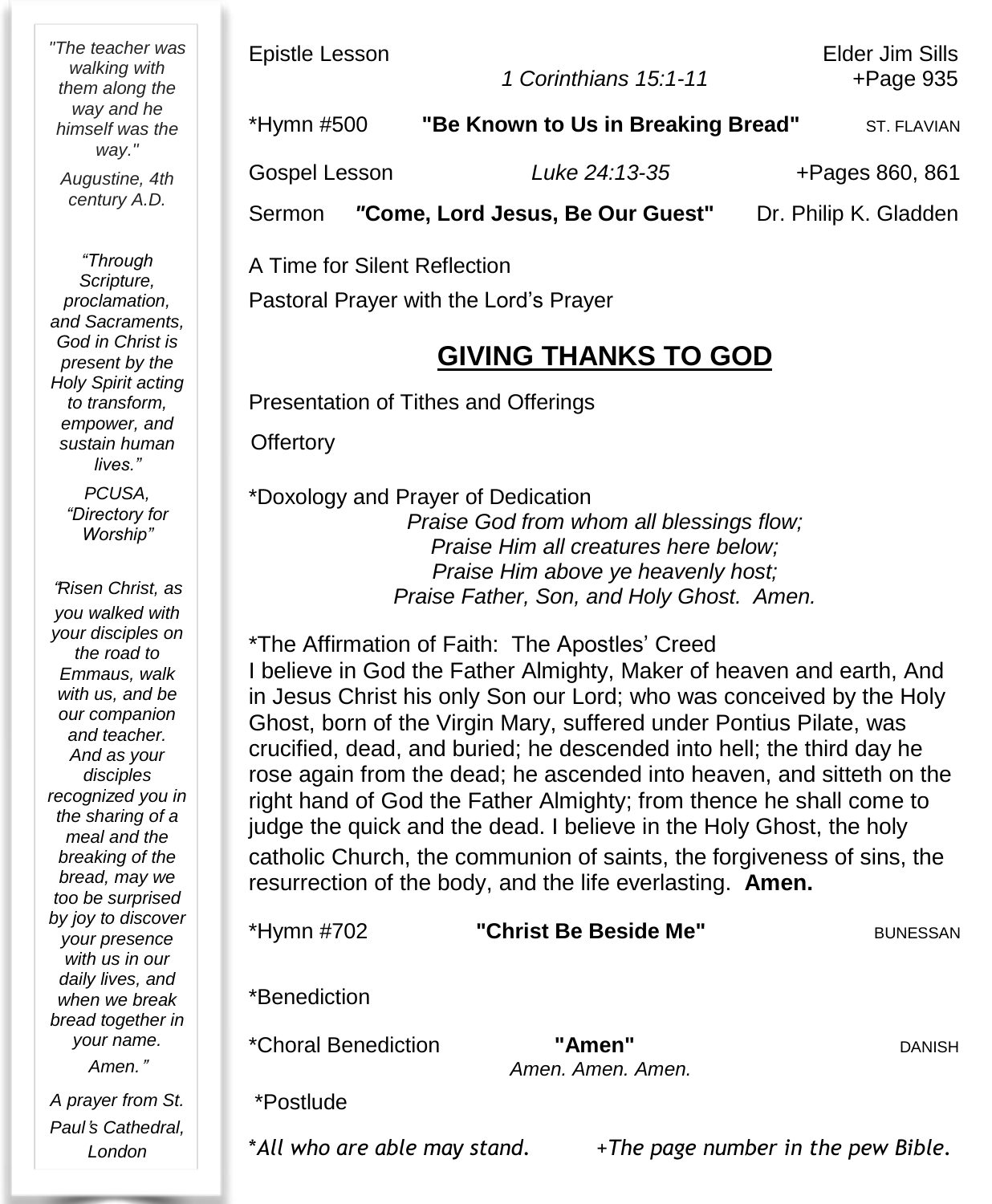*Michelangelo Merisi de Caravaggio*

*Supper at Emmaus 1601*







# **May 21st Youth Sunday Bag Lunch Fundraiser for Montreat Youth Conference**

I would like to support the Youth of Wallace Presbyterian Church by ordering (please fill in the number of bag lunches for each type of sandwich). Each bag lunch includes sandwich, chips, cookies or brownies.

Place your order form in the offering plate or return to the church office.

Bag lunches may be picked up in the Fellowship Hall following worship on May 21.

Ham and cheese

Pimento cheese

\_\_\_\_\_\_ Chicken salad

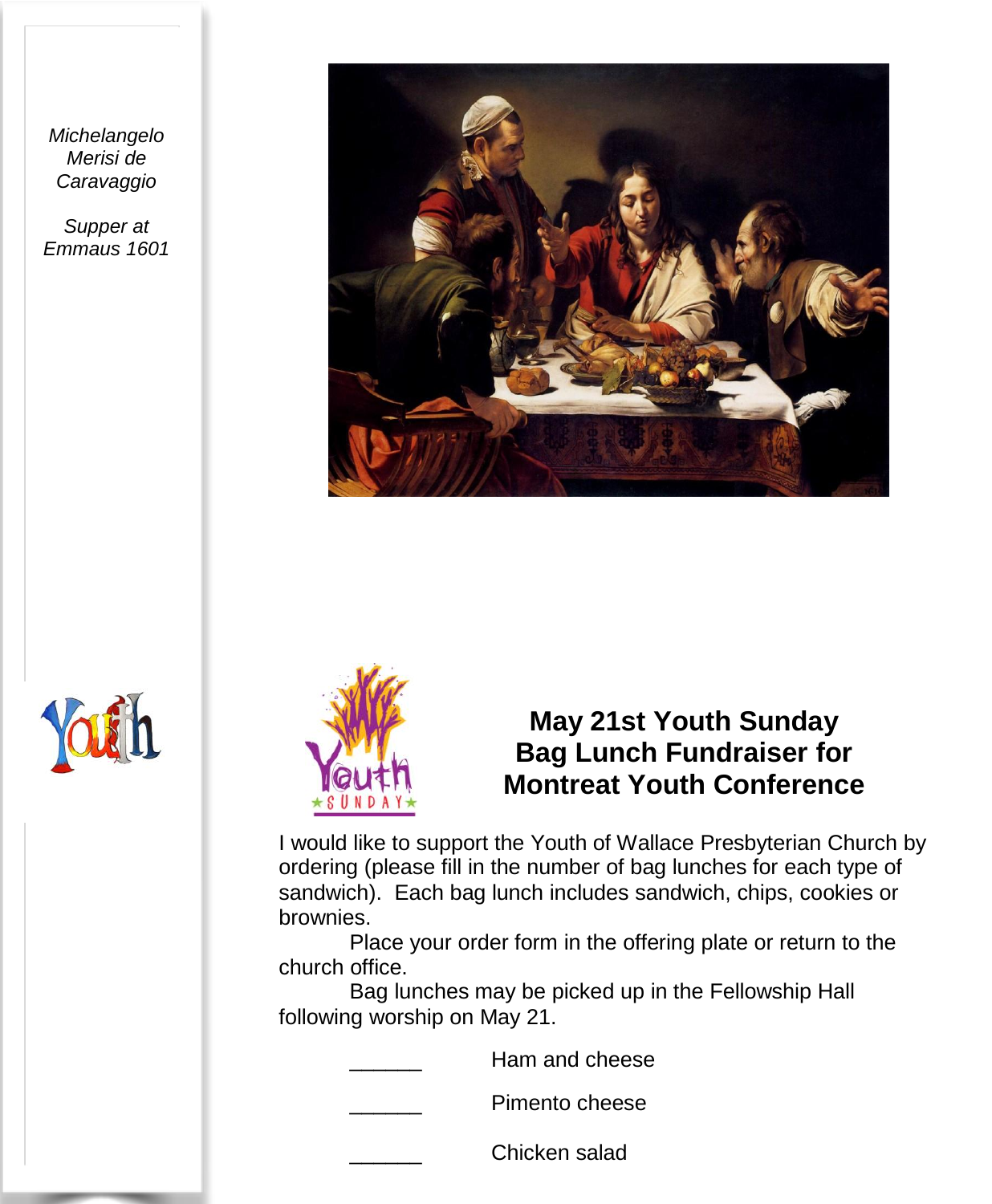| <b>WEEKLY CALENDAR</b> |                  |                                               |  |  |  |
|------------------------|------------------|-----------------------------------------------|--|--|--|
| Sunday, April 30       |                  | P.E.P. Sunday                                 |  |  |  |
|                        | $9:40$ am        | <b>Opening Assembly</b>                       |  |  |  |
|                        | $10:00$ am       | <b>Sunday School</b>                          |  |  |  |
|                        | 11:00 am         | <b>PEP Sunday</b>                             |  |  |  |
|                        | $2:00$ pm        | Memorial Service for George Walker, Sanctuary |  |  |  |
|                        | $5:30 - 7:30$ pm | Youth Fellowship                              |  |  |  |
| Tuesday, May 2         | $6:30$ pm        | Presbyterian Men, Wallace PC                  |  |  |  |
| Wednesday, May 3       | $10:00$ am       | Bible Study, Church Office Building           |  |  |  |
|                        | $6:00$ pm        | <b>Handbells</b>                              |  |  |  |
|                        | $7:00 - 8:00$ pm | Bible Study, Room 304                         |  |  |  |
|                        | $7:30$ pm        | <b>Choir Practice</b>                         |  |  |  |

# **NOTES AND ANNOUNCEMENTS**

- $\bullet$  **Today** we highlight our Presbyterian Enrichment Program (P.E.P.), a Christian Education ministry for 3 & 4 year olds in our community. This ministry is more than twenty-five years old. Dee Thompson is our P.E.P. director. We will take up a special offering today to benefit P.E.P.
- **Presbyterian Men** will meet at the Wallace Presbyterian Church on Tuesday, May 2 at 6:30 p.m. for supper and Bible study. All men are welcome to attend.
- **Please join** the minister for a Bible study on Matthew 28:16-20 on Wednesday, May 3 from 10:00 - 11:00 a.m. (Church Office Building) or 7:00 - 8:00 p.m. (Room 304).
- **We extend** our Christian love and sympathy to the family of Lorene Morgan on her death on April 24, 2017.



*The flowers in the sanctuary today are given in loving memory of George Hargrave Walker, Sr. by his family.*



**SAVE THE DATE! KIRKWOOD VBS 2017 JUNE 12-17**